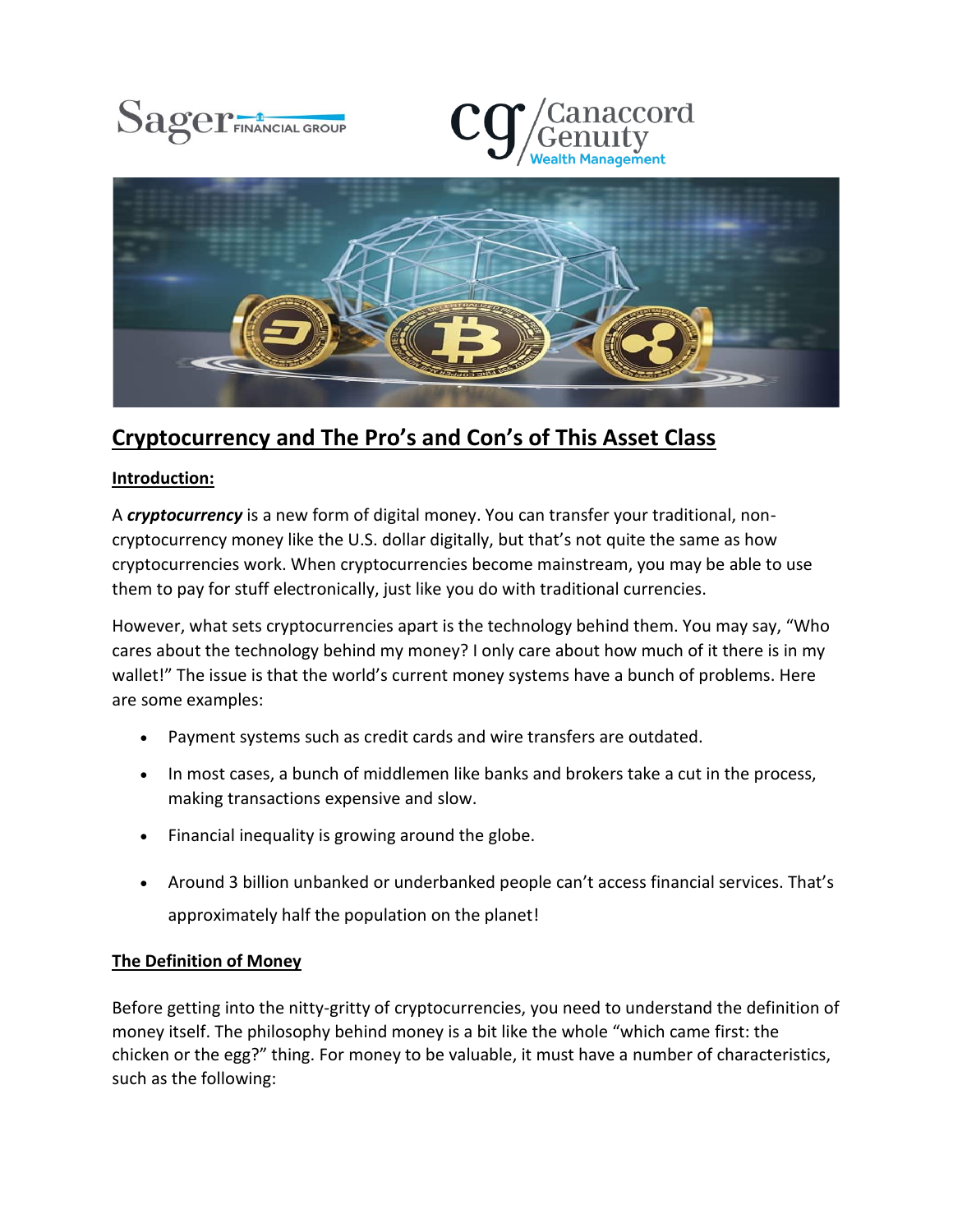



- Enough people must have it.
- Merchants must accept it as a form of payment.
- Society must trust that it's valuable and that it will remain valuable in the future.

Of course, in the old days, when you traded your chicken for shoes, the values of the exchanged materials were inherent to their nature. But when coins, cash, and credit cards came into play, the definition of money and, more importantly, the trust model of money changed.

Another key change in money has been its ease of transaction. The hassle of carrying a ton of gold bars from one country to another was one of the main reasons cash was invented. Then, when people got even lazier, credit cards were invented. But credit cards carry the money that your government controls. As the world becomes more interconnected and more concerned about authorities who may or may not have people's best interests in mind, cryptocurrencies may offer a valuable alternative.

**Here's a fun fact**: Your normal, government-backed currency, such as the U.S. dollar, must go by its fancy name, *fiat currency now that* cryptocurrencies are around. Fiat is described as a legal tender like coins and banknotes that have value only because the government says so.

#### **Some Cryptocurrency History**

The first ever cryptocurrency was Bitcoin! You probably have heard of Bitcoin more than any other thing in the crypto industry. Bitcoin was the first product of the first blockchain developed by some anonymous entity who went by the name Satoshi Nakamoto. Satoshi released the idea of Bitcoin in 2008 and described it as a "purely peer-to-peer version" of electronic money.

Cryptocurrencies like Bitcoin are created through a process called *mining.* Very different than mining ore, mining cryptocurrencies involves powerful computers solving complicated problems.

Bitcoin remained the only cryptocurrency until 2011. Then Bitcoin enthusiasts started noticing flaws in it, so they decided to create alternative coins, also known as *altcoins,* to improve Bitcoin's design for things like speed, security, anonymity, and more. Among the first altcoins was Litecoin, which aimed to become the silver to Bitcoin's gold. But as of the time of writing, more than 1,600 cryptocurrencies are available, and the number is expected to increase in the future.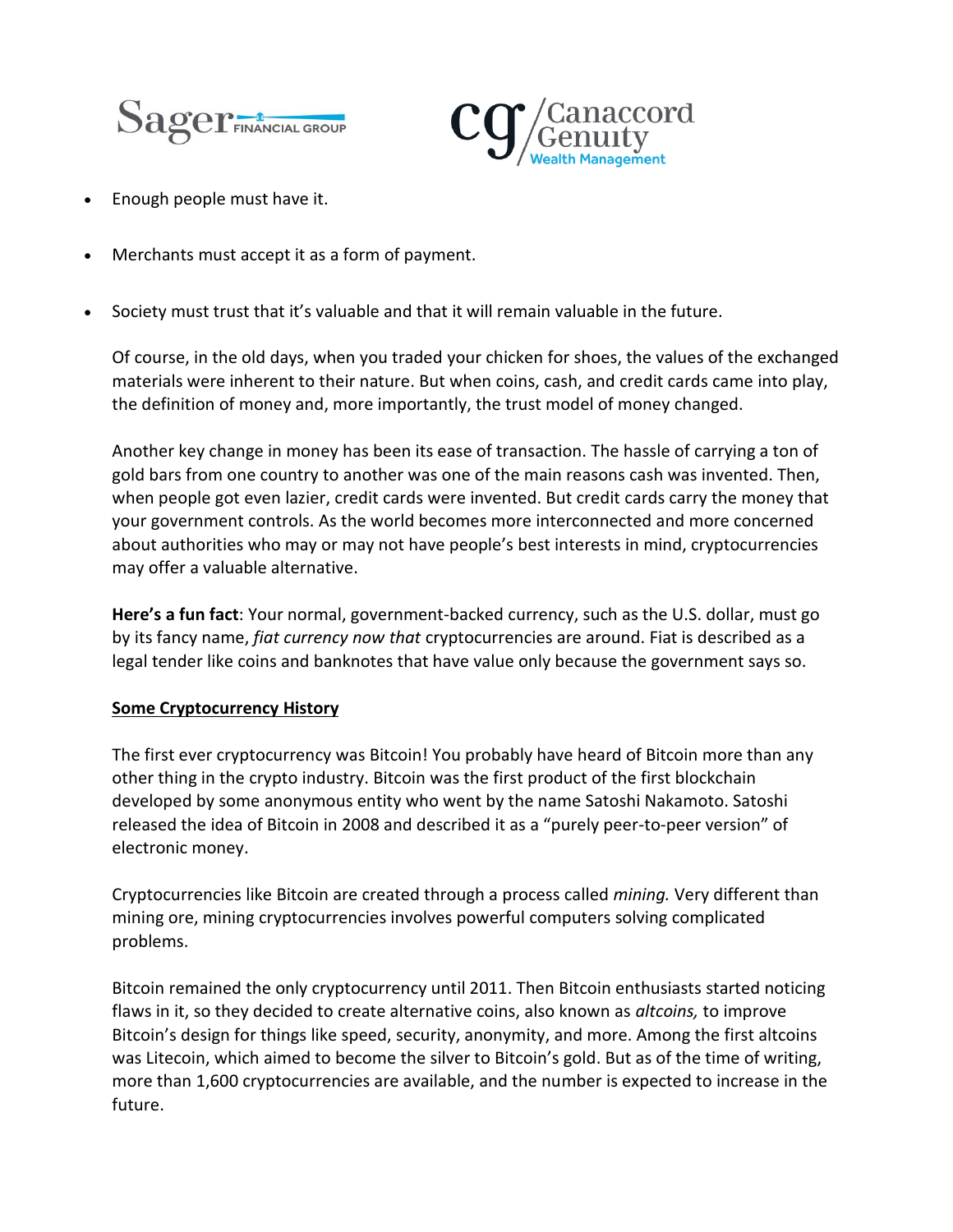



# **The Basics:**

You know how your everyday, government-based currency is reserved in banks? And that you need an ATM or a connection to a bank to get more of it or transfer it to other people? Well, with cryptocurrencies, you may be able to get rid of banks and other centralized middlemen altogether. That's because cryptocurrencies rely on a technology called *blockchain,* which is *decentralized* (meaning no single entity is in charge of it). Instead, every computer in the network confirms the transactions.

## **Key Cryptocurrency Benefits**

Still not convinced that cryptocurrencies (or any other sort of decentralized money) are a better solution than traditional government-based money? Here are a number of solutions that cryptocurrencies may be able to provide through their decentralized nature:

- **Reducing corruption:** With great power comes great responsibility. But when you give a ton of power to only one person or entity, the chances of their abusing that power increase. The 19th-century British politician Lord Acton said it best: "Power tends to corrupt, and absolute power corrupts absolutely." Cryptocurrencies aim to resolve the issue of absolute power by distributing power among many people or, better yet, among all the members of the network. That's the key idea behind blockchain technology anyway.
- **Eliminating extreme money printing:** Governments have central banks, and central banks have the ability to simply print money when they're faced with a serious economic problem. This process is also called *quantitative easing.* By printing more money, a government may be able to bail out debt or devalue its currency. However, this approach is like putting a bandage on a broken leg. Not only does it rarely solve the problem, but the negative side effects also can sometimes surpass the original issue.

For example, when a country like Iran or Venezuela prints too much money, the value of its currency drops so much that inflation skyrockets and people can't even afford to buy everyday goods and services. Their cash becomes barely as valuable as rolls of toilet paper. Most cryptocurrencies have a limited, set amount of coins available. When all those coins are in circulation, a central entity or the company behind the blockchain has no easy way to simply create more coins or add on to its supply.

• **Giving people charge of their own money:** With traditional cash, you're basically giving away all your control to central banks and the government. If you trust your government, that's great, but keep in mind that at any point, your government is able to simply freeze your bank account and deny your access to your funds. For example, in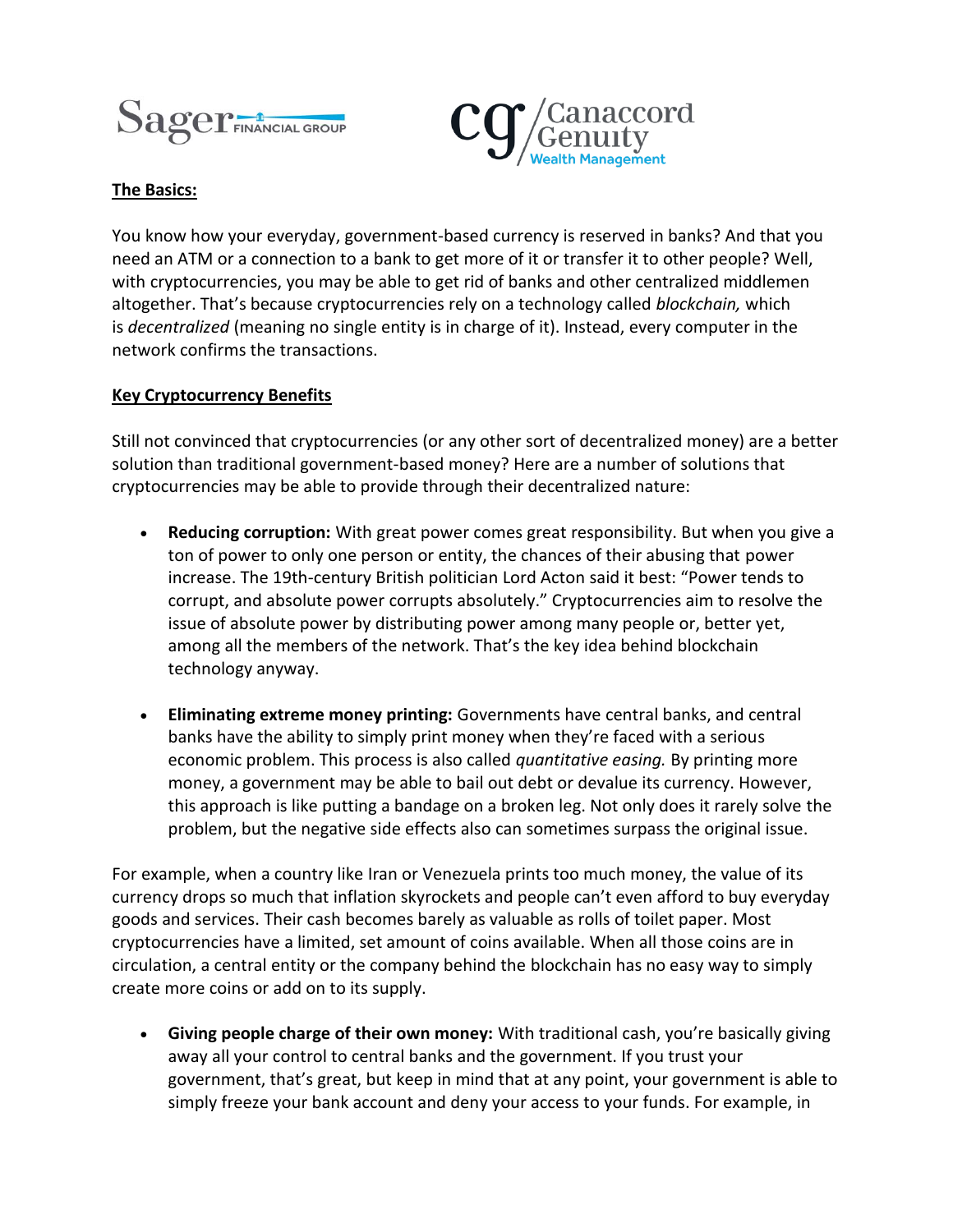



the United States, if you don't have a legal will and own a business, the government has the right to all your assets if you pass away. Some governments can even simply abolish bank notes the way India did in 2016. With cryptocurrencies, you and only you can access your funds.

- **Cutting out the middleman:** With traditional money, every time you make a transfer, a middleman like your bank or a digital payment service takes a cut. With cryptocurrencies, all the network members in the blockchain are that middleman; their compensation is formulated differently from that of fiat money middlemen's and therefore is minimal in comparison.
- **Serving the unbanked:** A vast portion of the world's citizens has no access or limited access to payment systems like banks. Cryptocurrencies aim to resolve this issue by spreading digital commerce around the globe so that anyone with a mobile phone can start making payments. And yes, more people have access to mobile phones than to banks. In fact, more people have mobile phones than have toilets, but at this point the blockchain technology may not be able to resolve the latter issue.

## **Common Crypto and Blockchain Myths**

During the 2017 Bitcoin hype, a lot of misconceptions about the whole industry started to circulate. These myths may have played a role in the cryptocurrency crash that followed the surge. The important thing to remember is that both the blockchain technology and its by product, the cryptocurrency market, are still in their infancy, and things are rapidly changing.

Let me get some of the most common misunderstandings out of the way:

- **Cryptocurrencies are good only for criminals.** Some cryptocurrencies boast anonymity as one of their key features. That means your identity isn't revealed when you're making transactions. Other cryptocurrencies are based on a decentralized blockchain, meaning a central government isn't the sole power behind them. These features do make such cryptocurrencies attractive for criminals; however, law-abiding citizens in corrupt countries can also benefit from them. For example, if you don't trust your local bank or country because of corruption and political instability, the best way to store your money may be through the blockchain and cryptocurrency assets.
- **You can make anonymous transactions using all cryptocurrencies.** For some reason, many people equate Bitcoin with anonymity. But Bitcoin, along with many other cryptocurrencies, doesn't incorporate anonymity at all. All transactions made using such cryptocurrencies are made on public blockchain. Some cryptocurrencies, such as Monero, do prioritize privacy, meaning no outsider can find the source, amount, or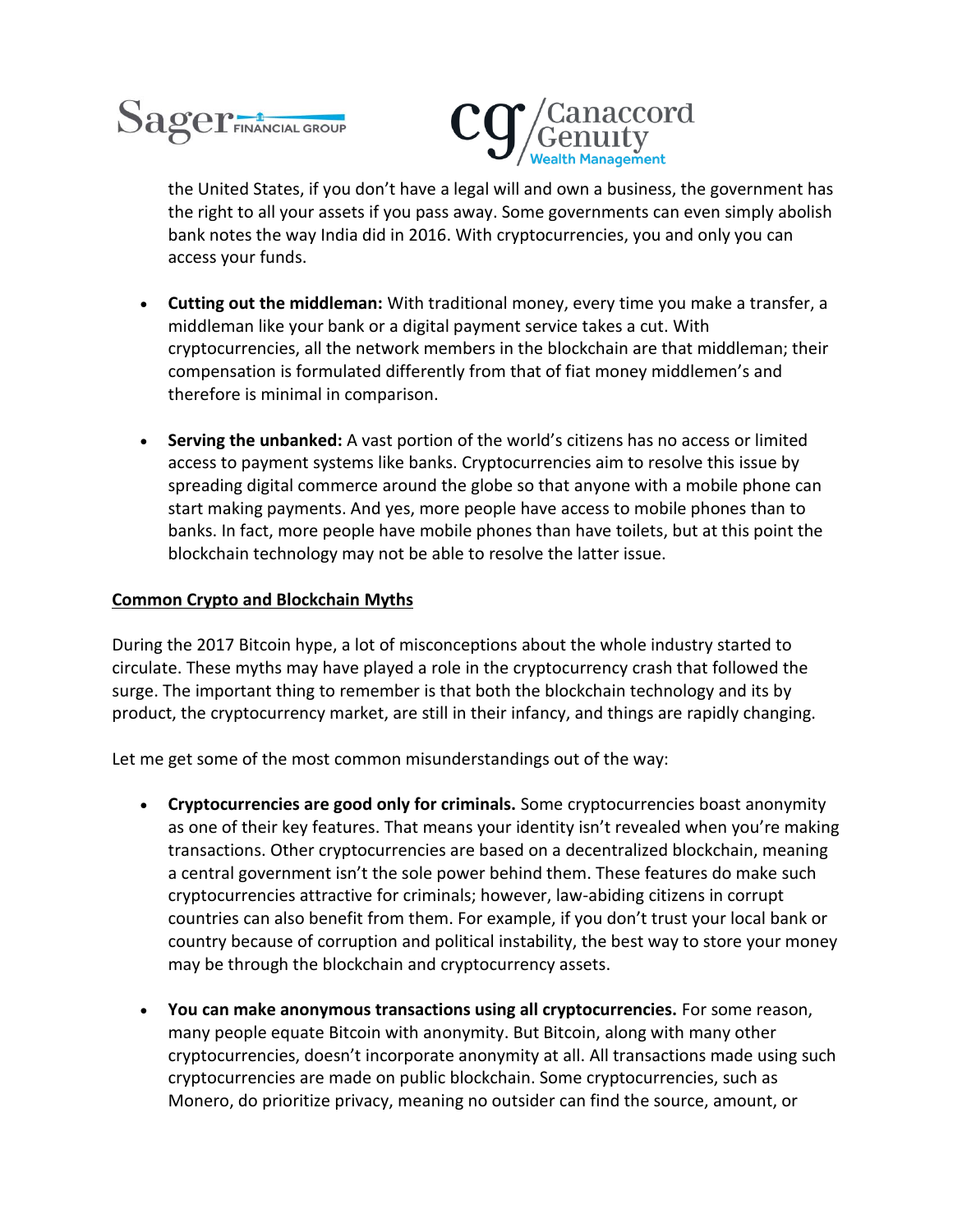



destination of transactions. However, most other cryptocurrencies, including Bitcoin, don't operate that way.

- **The only application of blockchain is Bitcoin.** This idea couldn't be further from the truth. Bitcoin and other cryptocurrencies are a tiny byproduct of the blockchain revolution. Many believe Satoshi created Bitcoin simply to provide an example of how the blockchain technology can work.
- **All blockchain activity is private.** Many people falsely believe that the blockchain technology isn't open to the public and is accessible only to its network of common users. Although some companies create their own private blockchains to be used only among employees and business partners, the majority of the blockchains behind famous cryptocurrencies such as Bitcoin are accessible by the public. Literally anyone with a computer can access the transactions in real time. For example, you can view the **[real](http://www.blockchain.com/)[time Bitcoin transactions](http://www.blockchain.com/)**.

#### **Negatives on Cryptocurrency:**

## **Drawback #1: Scalability**

Probably the biggest concerns with [cryptocurrencies](https://www.prescouter.com/2017/10/top-5-cryptocurrencies-blockchain/) are the problems with scaling that are posed. While the number of digital coins and adoption is increasing rapidly, it is still dwarfed by the number of transactions that payment giant, VISA, processes each day. Additionally, the speed of a transaction is another important metric that cryptocurrencies cannot compete with on the same level as players like VISA and Mastercard until the infrastructure delivering these technologies is massively scaled. Such an evolution is complex and difficult to do seamlessly. However, some have already proposed several solutions, [including lightning networks, and](https://medium.com/@EthereumRussian/advantages-and-disadvantages-of-cryptocurrencies-187f0aaf83b3)  [staking](https://medium.com/@EthereumRussian/advantages-and-disadvantages-of-cryptocurrencies-187f0aaf83b3) as options to overcome the scalability issue.

## **Drawback #2: Cybersecurity issues**

As a digital technology, cryptocurrencies will be subject to cybersecurity breaches, and may fall into the hands of hackers. We have already seen evidence of this, with multiple ICOs getting breached and costing investors [hundreds of millions of dollars this summer alone](https://storeofvalue.github.io/posts/cryptocurrency-hacks-so-far-august-24th/) (one of these attacks by itself resulted in the loss of \$473 million). Mitigating this will require continuous upkeep of security infrastructure, but we are already seeing many players dealing with this directly and using enhanced cybersecurity measures that go beyond those used in the traditional banking industries.

## **Drawback #3: Price volatility and lack of inherent value**

Price volatility, tied to a lack in inherent value, is a major problem, and one of the specifics that Buffet referred to specifically when he characterized the cryptocurrency ecosystem as a bubble. It is an important concern, but one which can be overcome by linking the cryptocurrency value